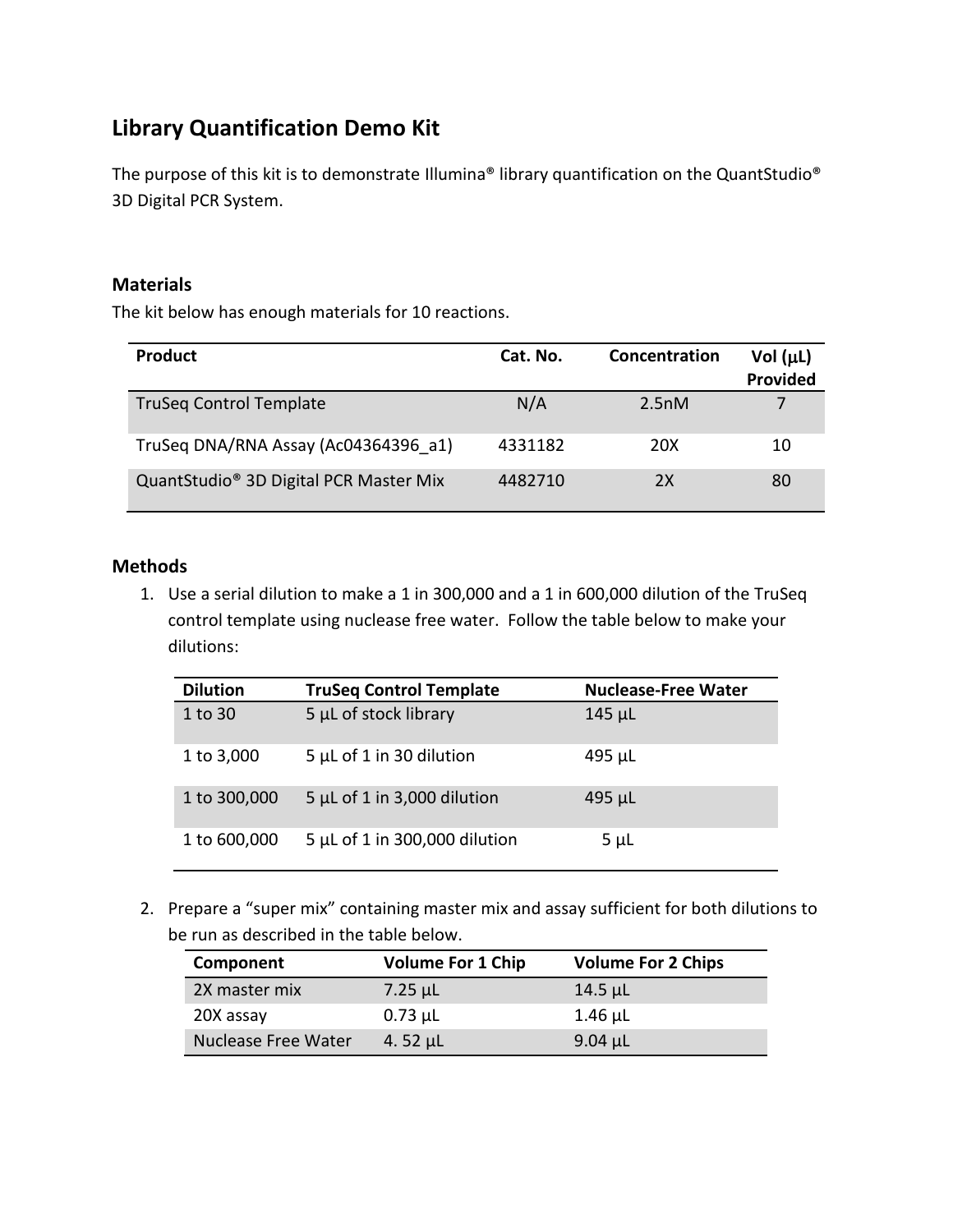- 3. Label a 0.5 mL tube for each dilution to be run.
- 4. Add 12.5  $\mu$ L of the "super mix" into each 0.5 mL tube and then add 2  $\mu$ L of each dilution into the appropriately labeled tube for a final volume of 14.5 µL per tube.
- 5. Load 14.5 µL of the PCR reaction mix on the chip followed by chip assembly.
- 6. Thermal cycle the chips according to the conditions provided in the tables below.

For the ProFlex: If not using "3D" default protocol from ProFlex v 1.1.4 firmware, user must create thermal protocol and verify the ramp rates.

|              | Stage 1          |                  | Stage 2          |                  | Stage 3          |        | Reaction<br>Volume |
|--------------|------------------|------------------|------------------|------------------|------------------|--------|--------------------|
|              | $96.0^{\circ}$ C | $55.0^{\circ}$ C | $98.0^{\circ}$ C | $55.0^{\circ}$ C | $10.0^{\circ}$ C | 70.0°C | 1 nL (33 nL        |
| ramp<br>rate | 0.8 °C/sec       | 1.2 °C/sec       | 0.8 °C/sec       | 1.2 °C/sec       | 1.2 °C/sec       |        | for<br>firmware    |
|              | 0:10:00          | 0:02:00          | 0:00:30          | 0:02:00          | $\infty$         |        | older than         |
|              | $1x$ (Hold)      | 39x (Cycles)     |                  | $1x$ (Hold)      |                  |        | 1.1.4)             |

**For the GeneAmp® PCR System 9700**: There is no need to adjust the cover temperature or the ramp rates.

| Stage 1          | Stage 2          |              | Stage 3          |                  | <b>Reaction</b><br><b>Volume</b> |  |
|------------------|------------------|--------------|------------------|------------------|----------------------------------|--|
| $96.0^{\circ}$ C | $55.0^{\circ}$ C | 98.0°C       | $55.0^{\circ}$ C | $10.0^{\circ}$ C |                                  |  |
| $10 \text{ min}$ | 2 min            | 30 sec       | 2 <sub>min</sub> | $\infty$         | $20 \mu L$                       |  |
| $1x$ (Hold)      |                  | 39x (Cycles) | $1x$ (Hold)      |                  |                                  |  |

7. Exit the protocol allowing the thermal cycler to equilibrate to room temperature for 5 minutes to eliminate any chip condensation. See table below for stopping the run for each specific thermal cycler:

| <b>Thermal Cycler</b>     | <b>Procedure</b>                                |
|---------------------------|-------------------------------------------------|
| GeneAmp <sup>®</sup> 9700 | Press STOP twice to stop the run, then Exit     |
| $Proflex^{\text{TM}}$     | Press Stop Run, then OK to stop the current run |

*Note: Any other condensation may be immersion fluid. Use lint-free wipes with Isopropanol or Ethanol to remove immersion fluid.*

8. Read chips on the QuantStudio® 3D Digital PCR Instrument and upload results to AnalysisSuite™ Cloud Software.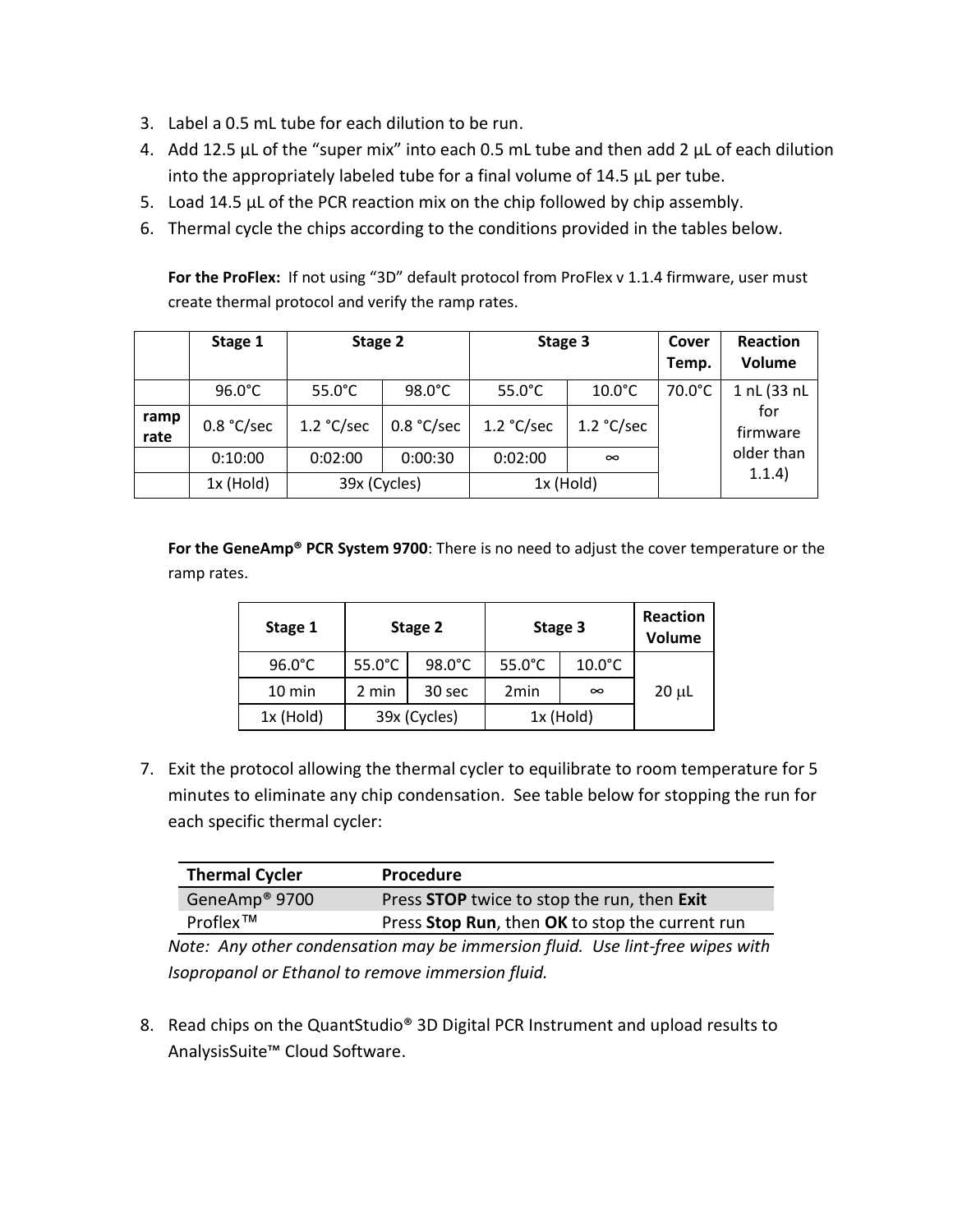9. Enter the appropriate dilution factor for each chip in "Define Chips" tab (Figure 1).

| Sample       | <b>Dilution Factor to Add to Software</b> |  |  |
|--------------|-------------------------------------------|--|--|
| 1 to 300,000 | 1 to 2.175E6                              |  |  |
| 1 to 600,000 | 1 to 4.35E6                               |  |  |



## Define chips

Type into the fields to enter new settings or select the chip(s) and click "Assign settings to multiple chips".

|                       |                     | Assign settings to multiple chips. | Delete chip(s)      | <b>Export</b><br>医单元性血压 |
|-----------------------|---------------------|------------------------------------|---------------------|-------------------------|
| Chip                  | Sample<br>$\sim$    | Target (VIC)<br>$\mathcal{A}$      | <b>Target (FAM)</b> | Dilution                |
| B2Y1Y1 140708 112626. | TruSeg LT 1 in 3M   | /                                  | <b>FAM</b>          | 1 to 2.175E7            |
| B2Y2V0 140708 112414  | TruSeg LT 1 in 300K | $\ldots$                           | <b>FAM</b>          | 1 to 2.175E6:           |
| B2Y38D 140708 112541  | TruSeg LT 1 in 600K | $\ldots$                           | <b>FAM</b>          | 1 to 4.35E6             |

**Figure 1:** QuantStudio® 3D AnalysisSuite™ Cloud Software "Define Chips" tab displaying the final sample dilution factors highlighted by the red oval.

10. Obtain the copies/µL from the "Results" option in "See Results" tab (Figure 2).

|       | For nested sorting, click and drag column headers into this area. |                     |                   |                                   |        |              |       |
|-------|-------------------------------------------------------------------|---------------------|-------------------|-----------------------------------|--------|--------------|-------|
| Color | Target<br>$\sim$                                                  | Sample              | Copies/uL         | CI Copies/ $\mu L \sim$ Precision | $\sim$ | <b>Chips</b> | Recom |
|       | <b>FAM</b>                                                        | TruSeq LT 1 in 300K | а.<br>$1.53E + 9$ | $1.50E+9 - 1$                     | 2.22%  |              |       |
|       | <b>FAM</b>                                                        | TruSeq LT 1 in 600K | $1.49E+9$         | $1.44E+9-1$                       | 2.908% |              |       |
|       |                                                                   |                     |                   |                                   |        |              |       |

**Figure 2:** Final calculated copies/µL of library adjusts for sample dilution as defined in "Define Chips" tab and thus represents the concentration of library molecules in the starting sample prior to dilution.

- 11. Use the dPCR Library Quantification Calculator to convert the copies/ $\mu$ L to nM concentration (Figure 3).
	- o Enter sample name, library size and sample concentration in the highlighted fields.
		- i. The size of the control library is 465 bp
		- ii. The expected library concentration is 2.5 nM
	- o The calculator can be found at **lifetechnologies.com/dpcrlibquantcalc**